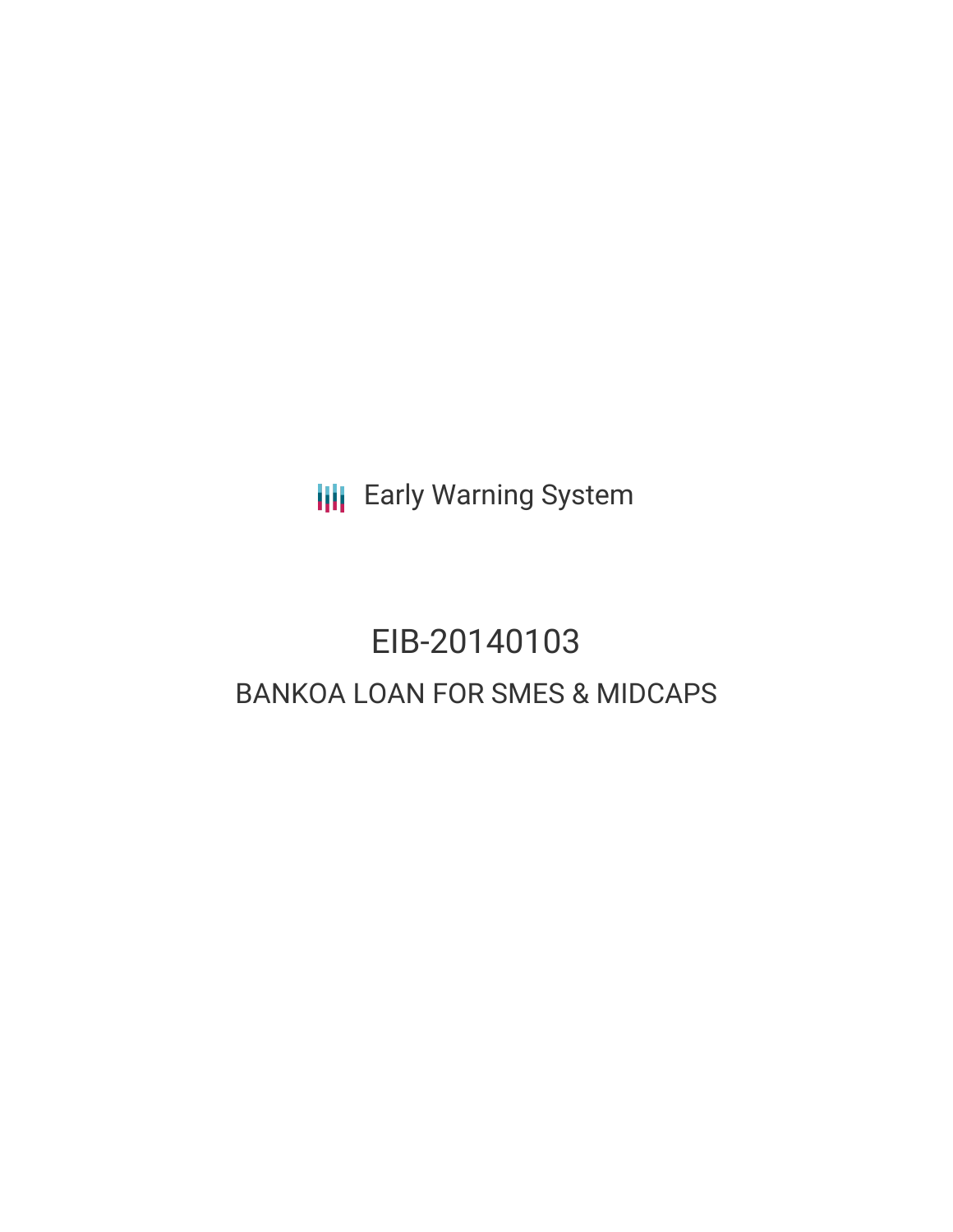

### **Quick Facts**

| <b>Countries</b>               | Spain                          |
|--------------------------------|--------------------------------|
| <b>Financial Institutions</b>  | European Investment Bank (EIB) |
| <b>Status</b>                  | Proposed                       |
| <b>Bank Risk Rating</b>        | U                              |
| <b>Borrower</b>                | <b>BANKOA SA</b>               |
| <b>Sectors</b>                 | Finance                        |
| Investment Type(s)             | Loan                           |
| <b>Investment Amount (USD)</b> | $$81.71$ million               |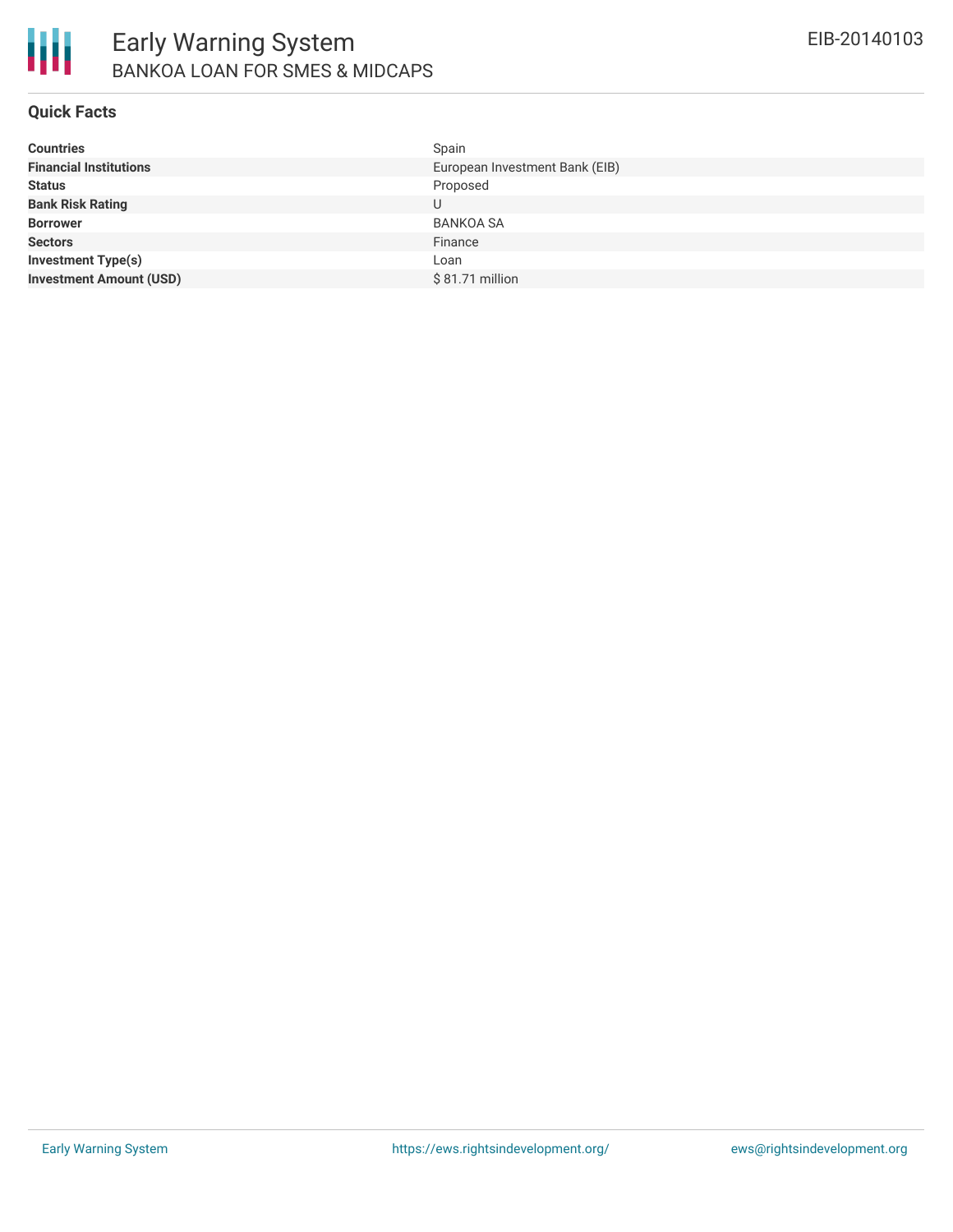# **Project Description**

LOCATION

Spain

#### **DESCRIPTION**

Dedicated EIB loan for small and medium-sized enterprises (SMEs) and mid-caps to finance small and medium-sized projects in Spain

#### **OBJECTIVES**

50% of the loan will target SMEs, and the other 50% will target mid-caps.

### ENVIRONMENTAL ASPECTS

The Bank will require that projects financed under this operation comply with applicable domestic and EU legislation.

#### PROCUREMENT

The Bank will require that projects financed under this operation comply with applicable domestic and EU legislation.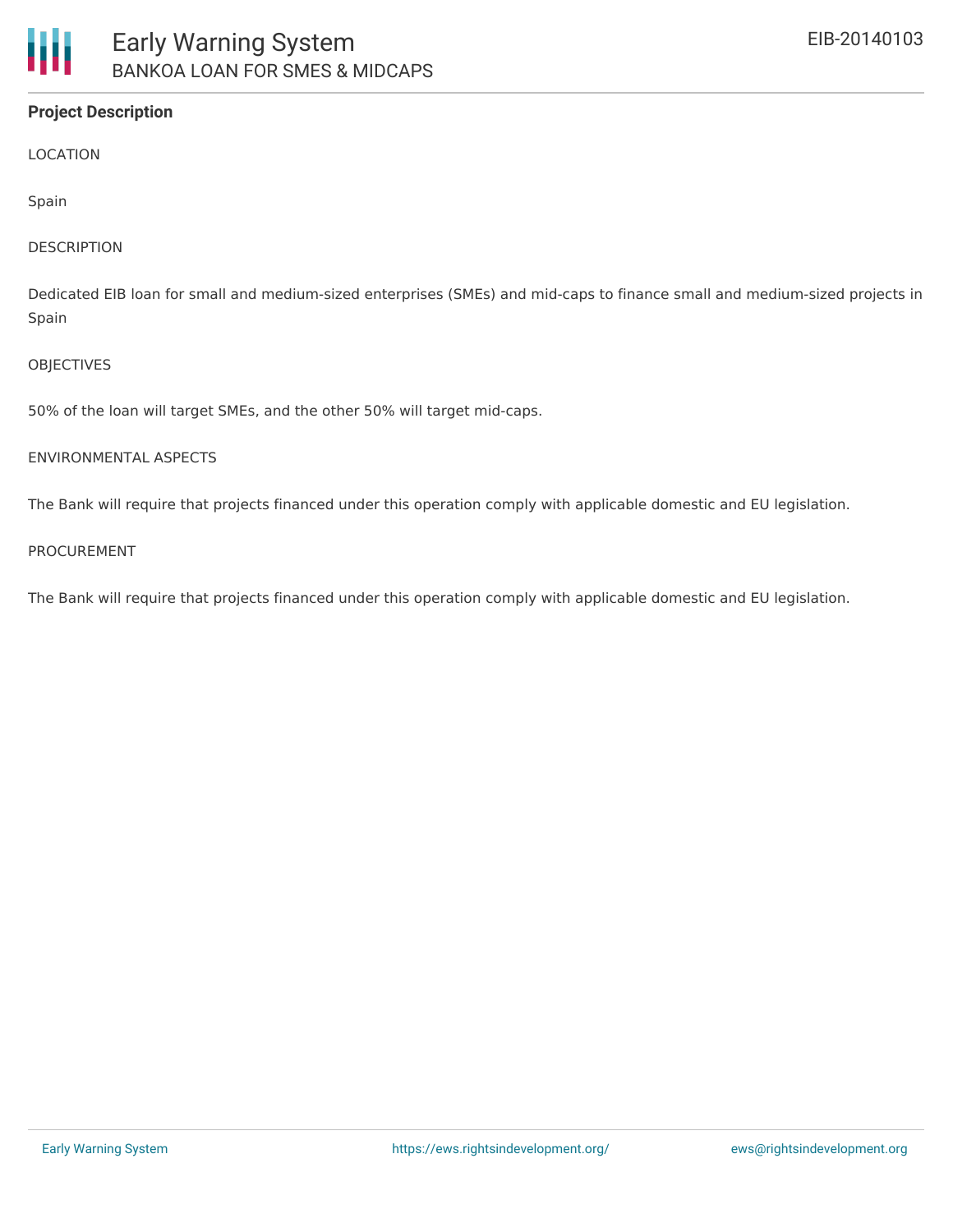

## **Investment Description**

European Investment Bank (EIB)